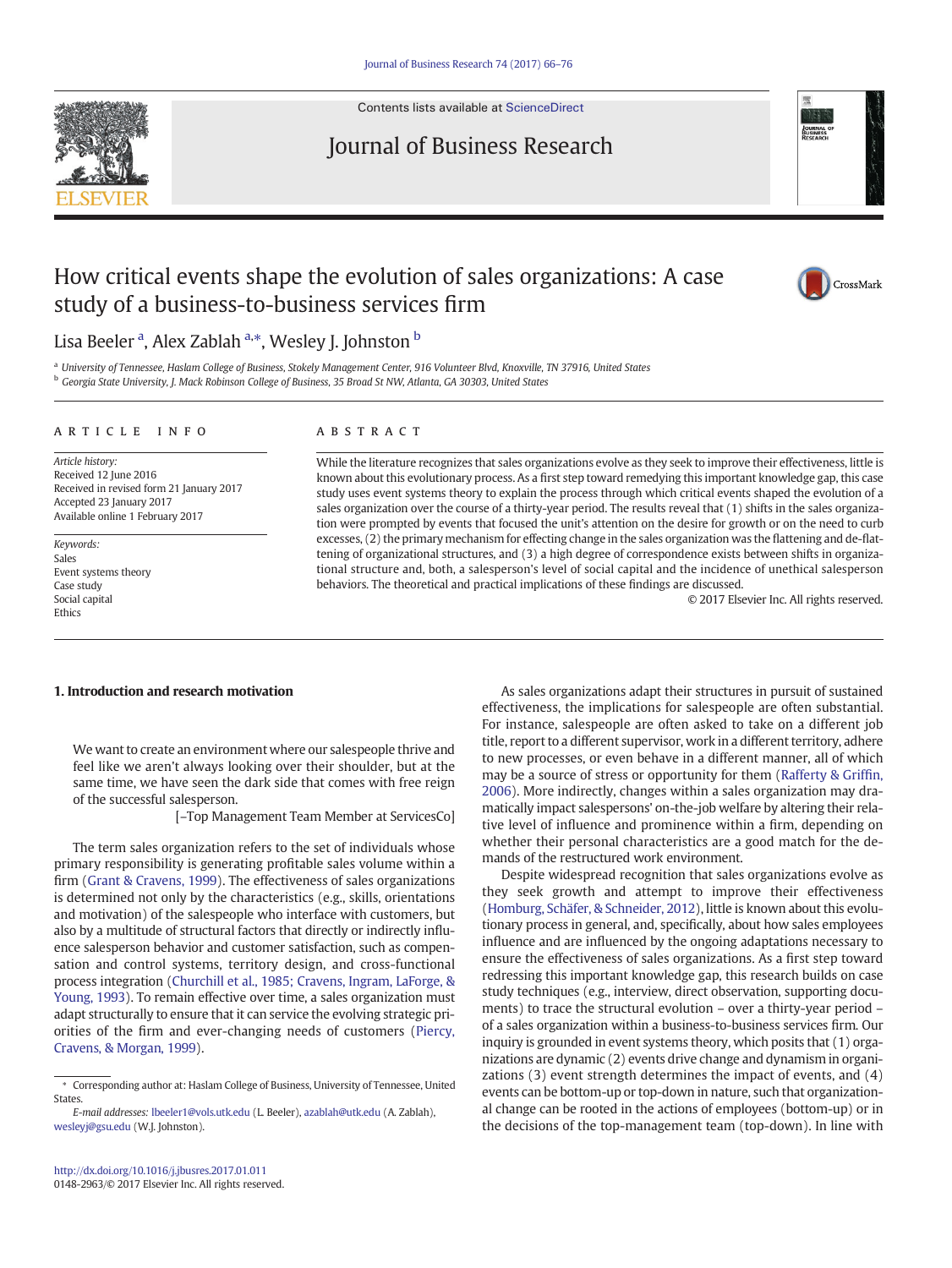this theoretical lens, our research thus aims to inform the following three research questions:

- R1 : What kinds of events prompt the evolution of sales organizations?
- R2 : To what extent do salespeople contribute to the events that influence the evolution of sales organizations?
- R3 : What are the implications of evolutionary events for salespeople?

The study's findings, which are partially illustrated in our opening quote, reveal that shifts in the sales organization under study were prompted by events that either focused the unit's attention on the desire for growth or on the need to curb excesses. Moreover, the data reveal that the flattening or de-flattening of organizational structures (e.g., move away from hierarchical levels and emphasis on open communication between employees) is a primary mechanism through which evolutionary shifts were achieved within the sales organization. Importantly, the findings also indicate that salespeople with vast amounts of social capital were instrumental in the realization of structural shifts (in some instances, even more important than top management), and that such salespeople tend to substantially benefit from the changes to the sales organization. Finally, the results indicate that a high level of correspondence exists between the flattening of the hierarchical structures that accompanied the organizational shifts within the sales organization and the emergence of unethical behaviors, and that top management's efforts to curb such behaviors were actively resisted by salespeople well-endowed with social capital.

This research contributes to the sales literature in at least three meaningful ways. First, to the best of our knowledge, this study is the first to offer a rich description or account of the evolution of a sales organization. Such a description offers insight into the structures that characterize sales organizations at varying levels of organizational maturity, which is important for developing a full understanding of why certain sales organizations succeed and others fail [\(Martin, 2014](#page-10-0)). Second, the study offers insight as to why and when salespeople are likely to be proponents of or a force in opposition of change in sales organizations. In so doing, the study contributes to the broad literature on change management (e.g., [Kragh &](#page-9-0) [Andersen, 2009; Todnem, 2005](#page-9-0)) by identifying social capital as an important factor that may be both a driver of bottom-up change and a source of resistance to top-down changes in organizational structure. Finally, current research represents the first empirical exploration of two of event systems theory's key propositions, namely that: events can trigger organizational change over time, and that organizational change can be bottomup (i.e., rooted in employee actions) and/or top-down (i.e., rooted in top management decisions) in nature.

The remainder of this manuscript is organized as follows. We begin with a brief review of the literature on sales organizations, with a particular emphasis on what determines their effectiveness. Next, we offer an overview of the theoretical lens that guides our work, and then proceed to provide an extensive description of the case study procedures and processes that were utilized to address the study's research questions. We then present the study's findings, and conclude with an extensive discussion of our study's contribution to theory and of the implications of our findings for practice.

#### 1.1. Sales organizations

Sales organizations encompass the myriad of individuals that have primary responsibility for generating profitable sales volume within a firm [\(Grant & Cravens, 1999\)](#page-9-0). To achieve this objective, sales organizations must continually evolve to ensure they are in a position to execute the market strategies of the firm while also being able to satisfy the needs of the customers they serve [\(LaForge, Ingram, & Cravens, 2009;](#page-9-0) [Piercy & Lane, 2005](#page-9-0)). This need for internal and external alignment partly explains, for instance, why sales organizations have increasingly abandoned structures that reward salespeople for executing transactions in favor of those that support strategic relationship management [\(Piercy & Lane, 2005](#page-10-0)).

The effectiveness of a sales organization is influenced both by the performance of individual salespeople and the characteristics of the sales organization itself [\(Baldauf & Cravens, 1999; Guenzi, Sajtos, & Troilo, 2016](#page-9-0)). While, initially, individual salesperson performance and sales organization effectiveness were treated as indistinguishable, research now acknowledges that the effectiveness of sales organizations is not only influenced by individual salesperson performance, but also by structural factors (e.g., control systems, territory design, processes) related to how salespeople are organized and managed [\(Babakus, Cravens, Grant,](#page-9-0) [Ingram, & LaForge, 1996; Baldauf, Cravens,](#page-9-0) & Piercy, 2001).

In this study, we use the term structure to refer – in a broad sense – to the design of the sales organization, which includes factors such as sales processes, control systems, territory design, and the number of management layers that separate sales employees from the top management team. Of these structural determinants of sales organization effectiveness, control (e.g. behavior-versus outcome-based control) has perhaps been the object of the most empirical attention (e.g., [Anderson & Oliver, 1987; Beswick & Cravens, 1977\)](#page-9-0). For example, [Cravens et al. \(1993\)](#page-9-0) found that a blend of behavior-based (e.g. field sales management) and outcome-based (e.g. compensation) control is not only common, but often critical for sales organization effectiveness. Divergent findings regarding the impact of control systems on sales organization effectiveness suggests, however, that finding a structure that works within any given sales organization is likely to be a trial and error process. That is, to succeed, sales organizations must experiment and adapt over time to find a structural arrangement that maximizes profits and efficiency (e.g. [Anderson & Oliver, 1987; Baldauf & Cravens, 1999](#page-9-0)). Consequently, sales organizations generally evolve, intentionally or unintentionally, over their lifetime in pursuit of a structure that allows them to meet the challenges of the time.

Related research has also shown that organizational structure (operationalized as the extent of centralization versus decentralization of decision-making) impacts varied firm outcomes [\(Siggelkow & Levinthal,](#page-10-0) [2003\)](#page-10-0). For instance, [Kim, Sting, and Loch's \(2014\)](#page-9-0)'s study comparing centralized versus decentralized firms found that decentralized firms tend to encourage bottom-up organizational learning from the employees, while centralized firms maintain control at the top-management level, allowing for little to no flexibility in daily operations. In sum, past research suggests that the extent of centralization (relative to decentralization) acts as a control mechanism within firms. We now turn our attention to event systems theory, which provides the foundation necessary for understanding the structural evolution of sales organizations.

## 1.2. Theoretical foundation: Events as the drivers of change in sales organizations

Life is made up of events ([Morgeson, Mitchell, & Liu, 2015\)](#page-10-0), with day-to-day mundane events often punctuated with "distinctive, circumscribed, highly emotional and influential episodes" ([Pillemer,](#page-10-0) [2001](#page-10-0), p.123). Consequently, many scholars have noted the fallacy in exploring organizational change as a snapshot in time. To offer a theoretical foundation for exploring change within an organization over time, [Morgeson et al. \(2015\)](#page-10-0) propose event systems theory. Event systems theory suggests that novel, disruptive, and/or critical events can be influential enough to produce change or variation over time in regards to subsequent events, ultimately driving structural organizational change and the formation of new norms within the organization. Events are "discrete and bounded in time and space…events can become "strong" enough to produce change or variability in behaviors or features and can lead to subsequent events" [\(Morgeson et al., 2015](#page-10-0), p. 516). Events ultimately create or maintain organizational structure, which serves to shape how actors within an organization behave [\(Morgeson & Hofmann, 1999\)](#page-10-0).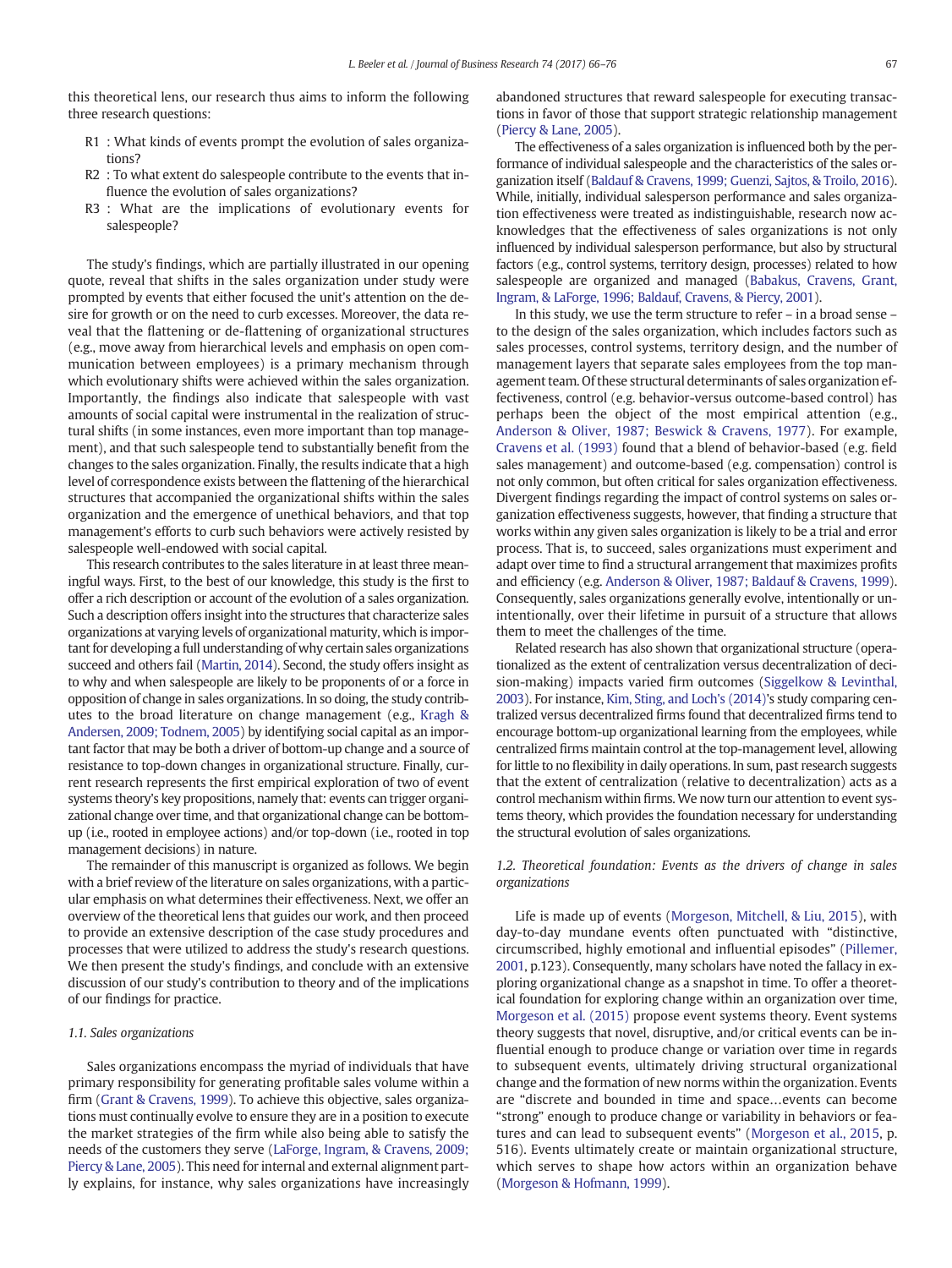Event systems are an interaction of three event components: event strength, event origin and spread, and event time and endurance [\(Morgeson et al., 2015](#page-10-0)). Although event systems theory has not been widely tested since its emergence in 2015, past literature also coincides with key aspects of the theory's propositions. For instance, prior research suggests that events can trigger organizational change (e.g. [Armenakis & Bedeian, 1999\)](#page-9-0) and that organizational change can be initiated from both bottom-up and top-down individuals or groups [\(Morgeson & Hofmann, 1999; Kim et al., 2014\)](#page-10-0). Importantly, regardless of where they are initiated, these changes can spread and have a lasting impact on organizational structure and behavioral norms. With event systems theory as a foundation, we now turn our attention to the empirical work we undertook to understand the role of salespeople and events in the evolution of sales organizations.

#### 2. Methodology

The authors employ a case study approach, which is favored when the research explores a novel phenomenon that has not received extensive treatment in the literature and is difficult to separate from the context in which it occurs [\(Halinen & Törnroos, 2005; Yin, 1981\)](#page-9-0). It is critical to explore a contemporary phenomenon in its real-life context due to the dynamics involved in the settings and their interaction with the phenomenon [\(Halinen & Törnroos, 2005\)](#page-9-0). In addition to these characteristics, a case study approach provides flexibility, richness, and holism ([Miles &](#page-10-0) [Huberman, 1994\)](#page-10-0) that makes it an optimal method for the phenomenon of interest when researchers are at the stage of theory building that involves identifying key variables, themes, patterns, and categories [\(Eisenhardt, 1989; Miles & Huberman, 1994; Yin, 2013\)](#page-9-0).

#### 2.1. Data collection

Data collection took place at a medium sized business-to-business organization (hereafter referred to as ServicesCo) that sells services critical to the operations of business-to-customer organizations. The primary data collection methods conducted were observation, interviews, and collateral collection. Data were collected for approximately one month by two investigators. A primary investigator was present at the organization headquarters or one of the organization's Atlanta locations for an average of 28 h per week during this month, totaling 224 h of direct observation. A secondary investigator collected supporting documents and participated in data analysis. Multiple site collection provided data from the firm's corporate offices, regional offices, board room meetings, lunch locations, happy hour locations, and the gym where many of the employees exercise during lunch hours. Twenty-eight formal interviews were conducted that ranged from 15 to 75 min long with a variety of ServicesCo employees (See Table 1). Hundreds of informal conversations were also recorded, totaling over 400 pages of transcriptions. Over 2200 supporting documents, including financial documents, photography, request for proposals (RFPs), sales collateral materials, market research reports, presentations made at meetings, training collateral, emails, and customer relationship management entries, were collected. These documents were used to explore the performance aspect of the context and for triangulation of the observations and retrospective interviews [\(Yin, 2013](#page-10-0)). The majority of the field observation data were collected in the common area that is central to the organization where salespeople and other employees often congregate to eat lunch or simply take a break from their normal workday. This area includes a kitchen, television, dinning set, and various pieces of sports equipment (e.g. ping pong table) that employees are invited to use during work hours. This location was optimal for observations because employees assemble there many times a day, and seem to be more open to informal discussions and more likely to express true opinions. Data (supporting documents, interviews, and photographs) were also collected from approximately 30 other ServicesCo locations

| $\sim$<br>. . |  |
|---------------|--|
|---------------|--|

| Name           | Department                  | Gender | Phase hired at<br>ServicesCo |
|----------------|-----------------------------|--------|------------------------------|
| Adam           | Sales/Business Development  | M      | I                            |
| Baron          | Sales/Business Development  | M      | I                            |
| Brian          | Sales/Business Development  | M      | I                            |
| Cassie         | Operations/Accounting       | F      | I                            |
| Derek          | Sales/Business Development  | M      | $_{\rm II}$                  |
| Evan           | Sales/Business Development  | M      | $_{\rm II}$                  |
| Frank          | Sales/Business Development  | M      | $_{\rm II}$                  |
| Heather        | Operations/Accounting/Sales | F      | $_{\rm II}$                  |
| <b>Iessica</b> | Operations/Accounting       | F      | $_{\rm II}$                  |
| Matthew        | Operations/Accounting       | M      | $\mathbf{H}$                 |
| Nathan         | Operations/Sales/Business   | M      | $_{\rm II}$                  |
|                | Development                 |        |                              |
| Peter          | Operations/Sales/Business   | M      | $_{\rm II}$                  |
|                | Development                 |        |                              |
| Randy          | Sales/Business Development  | M      | Ш                            |
| Sarah          | Sales/Business Development  | F      | III                          |
| Leah           | Operations/Accounting       | F      | Ш                            |
| Sam            | Operations/Accounting       | M      | Ш                            |
| <b>Bob</b>     | Operations/Accounting       | М      | Ш                            |
| Thomas         | Sales/Business Development  | M      | IV                           |
| Trey           | Sales/Business Development  | M      | IV                           |
| Tammy          | Sales/Business Development  | F      | IV                           |
| Veronica       | Sales/Business Development  | F      | IV                           |
| Walter         | Operations/Accounting       | M      | IV                           |
| Charles        | Sales/Business Development  | M      | IV                           |
| Dave           | Sales/Business Development  | M      | IV                           |
| Jordan         | Operations/Sales/Business   | M      | IV                           |
|                | Development                 |        |                              |
| Suzy           | Operations/Sales/Business   | F      | IV                           |
|                | Development                 |        |                              |
| Jerry          | Operations/Sales/Business   | M      | IV                           |
|                | Development                 |        |                              |
| Chad           | Operations/Sales/Business   | M      | IV                           |
|                | Development                 |        |                              |

throughout the United States, including locations in six different states, and locations ranging from 7 to 48 employees.

Interviews were conducted in each interviewee's office with complete privacy, or at a neutral location (e.g. restaurants, cafes). Most interviews were taped and transcribed, but some interviews were not recorded due to participants' concerns about confidentiality when discussing sensitive information (e.g., when sharing experiences about unethical selling behaviors in the firm). Directly after an unrecorded interview, the researcher took detailed notes of the conversation. All casual conversations were also recorded directly after the interaction. Each interview began in a grand tour, exploratory manner, focusing on each individual's view of the processes and structure of the organization ([McCracken, 1988;](#page-10-0) [Spradley, 2016\)](#page-10-0). Then, the investigator probed any responses that regarded salespeople, ethics, control, and many other tangential insights. Retrospective perceptions of interviewees were used to inform a portion of the findings (e.g. critical events, intentions of actions). It is well established that retrospective accounts accurately represent an individual's experience and are likely "representative of the underlying structure with respect to both content and organization" ([Lynch & Srull,](#page-9-0) [1982](#page-9-0), p. 24). Flexible interview guides were used during the last month of data collection to ensure that saturation was being reached and redundant themes were being exhibited. Although only four members of the firm had been with ServicesCo since year one, approximately 20 of the respondents were able to provide insights regarding the history of the firm throughout the 30 years due to their previous relationships with employees before they began working at ServicesCo. Supporting documents were also used to triangulate the findings of the retrospective interviews.

#### 2.2. Data analysis

The interview transcripts, observation transcripts, and supporting documents were all analyzed in an iterative format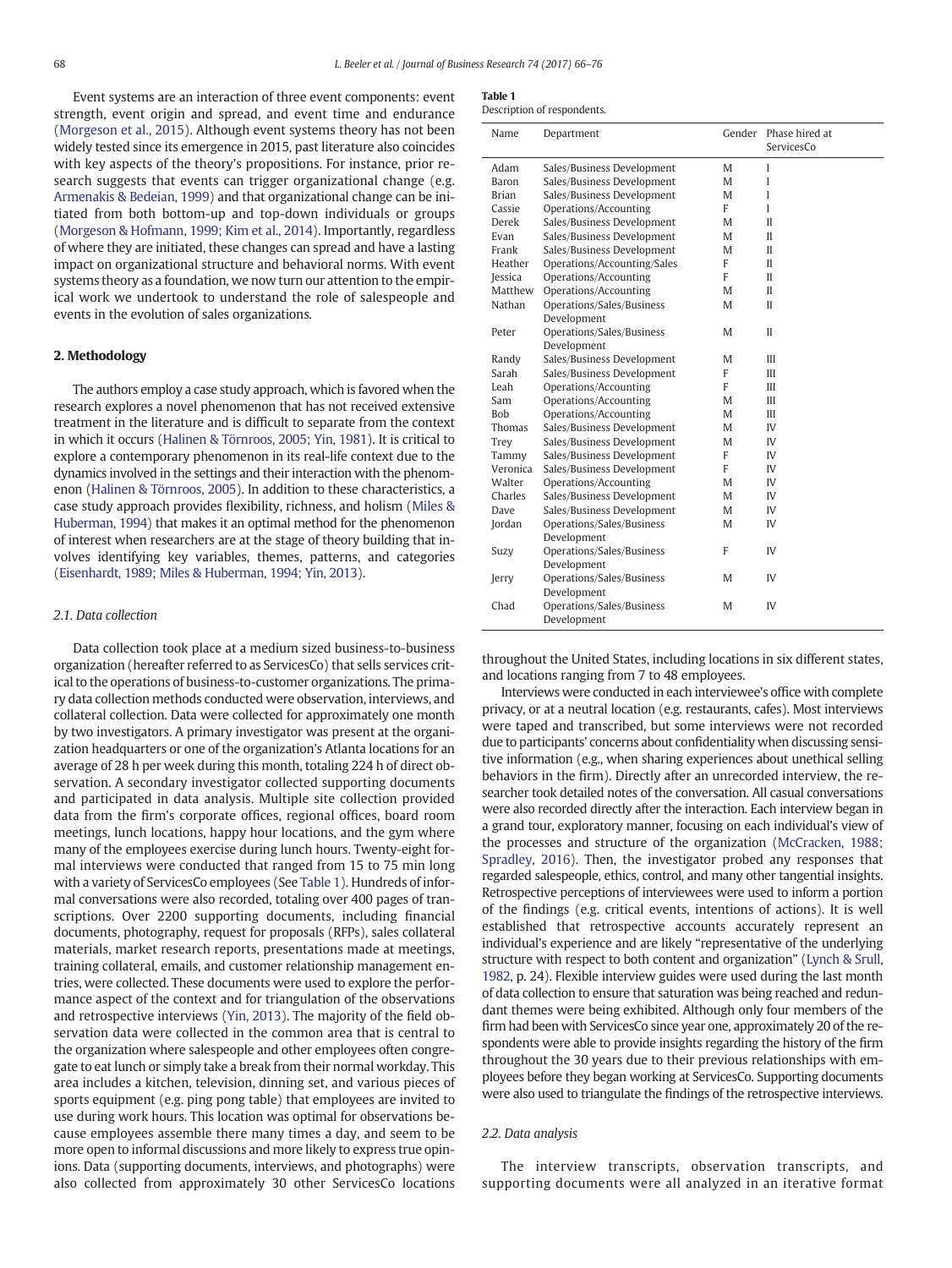throughout the data collection process, following the tradition of [Strauss and Corbin \(1994\)](#page-10-0), i.e., data were collected and analyzed simultaneously. This was necessary to inform further data collection. Nvivo® software was used to capture coding, which included both in vivo codes and constructed theoretical codes. First, the researchers engaged in open coding. Open coding is "shorthanded categorizations of recurring work usage, phrases, complex behavioral sequences, or meanings" ([Strauss & Corbin, 1994\)](#page-10-0). Next, the researchers used axial and then selective coding to "serve as a mechanism for establishing broader meaning by linking codes at higher level interpretations" ([Strauss & Corbin, 1994](#page-10-0)). This process lead to the coding of over 700 themes, which were then collapsed into four categories we identify as distinct phases of the sales organization. As is illustrated in Table 2. Trustworthiness of the research was assessed by executing checks for credibility, transferability, dependability, conformability, and integrity [\(Lincoln & Guba, 1985; Wallendorf & Belk, 1989](#page-9-0)). Two investigators were involved in the coding and interpretation process. An initial code book was created by both investigators. An initial interpretation was conducted independently by the two investigators using the code book. Inter-rater reliability reached 96%. The

#### Table 2

Trustworthiness of the study and findings<sup>a</sup>

| Frustworthiness of the study and findings <sup>a</sup> .                                                                                          |                                                                                                                                                                                                                                                                                                                                                  |  |  |  |
|---------------------------------------------------------------------------------------------------------------------------------------------------|--------------------------------------------------------------------------------------------------------------------------------------------------------------------------------------------------------------------------------------------------------------------------------------------------------------------------------------------------|--|--|--|
| Trustworthiness criteria                                                                                                                          | How addressed in this study                                                                                                                                                                                                                                                                                                                      |  |  |  |
| Credibility<br>Extent to which the results appear to be<br>acceptable representations of the data                                                 | • Over 224 h of interviews conducted<br>and recorded, observations across 30<br>locations<br>• Persistent observation<br>• Summary of findings were proposed<br>for member checks                                                                                                                                                                |  |  |  |
| Transferability<br>Extent to which findings from one study<br>will apply to other contexts                                                        | • Consistent concepts were represented<br>in data from multiple participants and<br>across multiple locations<br>• Providing thick description that<br>allowed for the evaluation and analy-<br>sis of how transferable the events are                                                                                                           |  |  |  |
| Dependability<br>Extent to which the findings are unique<br>to time and place; stability of<br>consistency of explanations                        | • Participants reflected on many events<br>regarding multiple time periods and<br>at multiple locations<br>• Supporting documents were used to<br>triangulate data<br>• An inquiry audit was conducted by a<br>third party to ensure that the results<br>were supported by the data                                                              |  |  |  |
| Confirmability<br>Extent to which interpretations are the<br>result of the participants and the<br>phenomenon as opposed to<br>researchers biases | • Open ended questions were used to<br>ensure no priming or leading effects<br>• Over 400 pages of observations and<br>interviews were coded<br>• Preliminary results were provided to<br>a third party for auditing purposes<br>• Peer de-briefing was used to ensure<br>that taken for granted biases are not<br>present within the researcher |  |  |  |
| Integrity<br>Extent to which interpretations are<br>influenced by misinformation or<br>evasions of by participants                                | • Interview locations were often neu-<br>tral and of a nonthreatening nature<br>• Anonymity ensured<br>• Participants were ensured that the<br>data would be protected and<br>destroyed after the research project<br>ended                                                                                                                      |  |  |  |

Table adapted from [Wallendorf and Belk \(1989\)](#page-10-0).

variation in coding was discussed and appropriate codes were added to the code book or renamed.

#### 2.3. Case context

ServicesCo's corporate office houses approximately thirty employees, some of who oversee approximately 2500 full and part time employees that are dispersed over 215 locations throughout the United States. Over 70% of the 2500 employees are involved in both daily operations and sales activities. The organization is male-dominated, with only 10% of the firm's employees being female. As this is a sales-focused firm, all of the employees interviewed (regardless of whether they worked in the sales department or not), expressed they were expected to be involved in the selling process to some extent and to adhere to the expectations of the sales department team members. Non-sales department employees also noted that the norms of the sales organization were the expected and perpetuated norms throughout the firm. Additionally, supporting documents from emails, internal memos, and training were often geared toward a selling orientation and relationship-based selling activities, regardless of whether the document was intended for an accounting team member or sales team member (e.g. all fiscal goals were built off of a sales revenue target). In regards to compensation, bonuses for all employees (i.e. those both in sales and non-sales positions) were based on a sales revenue goal attainment.

## 3. Findings

The findings suggest that the sales organization at ServicesCo went through three significant organizational shifts over the course of 30 years, which were initiated by three critical events: (1) the signing of a significant, profitable portfolio deal, (2) the loss of critical clients due to unethical behavior (3) implementation of new sales processes in hopes of curbing unethical behavior. Some of the shifts were initiated from the top-down, with management implementing new processes, norms, and procedures, but, at other times, shifts emerged from the bottom-up, with salespeople being key drivers of change. Regardless of the origin of the change, these shifts redistributed salesperson influence within the firm. Although other environmental forces may play a role in the changes occurring within the sales organization at ServicesCo, event systems theory suggests that significant events are defined by the actors involved within the event system ([Morgeson et al., 2015\)](#page-10-0). Consequently, we focus here on the events that emerged from the data, rather than events external to the system or sales organization. In what follows, we present the four evolutionary phases of ServicesCo's sales organization that were uncovered through this research.

#### 3.1. The beginning of ServicesCo: A hierarchical organization

ServicesCo was established in the early 1980s. A rigid hierarchy defined the firm's sales organization during the first 10 years of business. A hierarchical structure emphasizes stability, predictability, and smooth operations, with an emphasis on order, rules, regulations, and uniformity [\(Deshpande, Farley, & Webster Jr, 1993\)](#page-9-0). During this phase, ServicesCo was simply trying to "get a handle on things." ServicesCo was established by a small team of young men, and one woman, that had worked in the industry prior to starting the business. When a customer offered the CEO financial backing to start his own business, he felt both excitement and confusion. Others also expressed the need to build legitimacy through mimicking other firms:

"Well when we started out in the early 80s it was pretty much a one man show. My mom, she did all of the accounting and paper stuff and billing. So then it was simply just trying to make it day by day. When business started picking up and I got backing, I decided to bring on a couple of guys to help with some new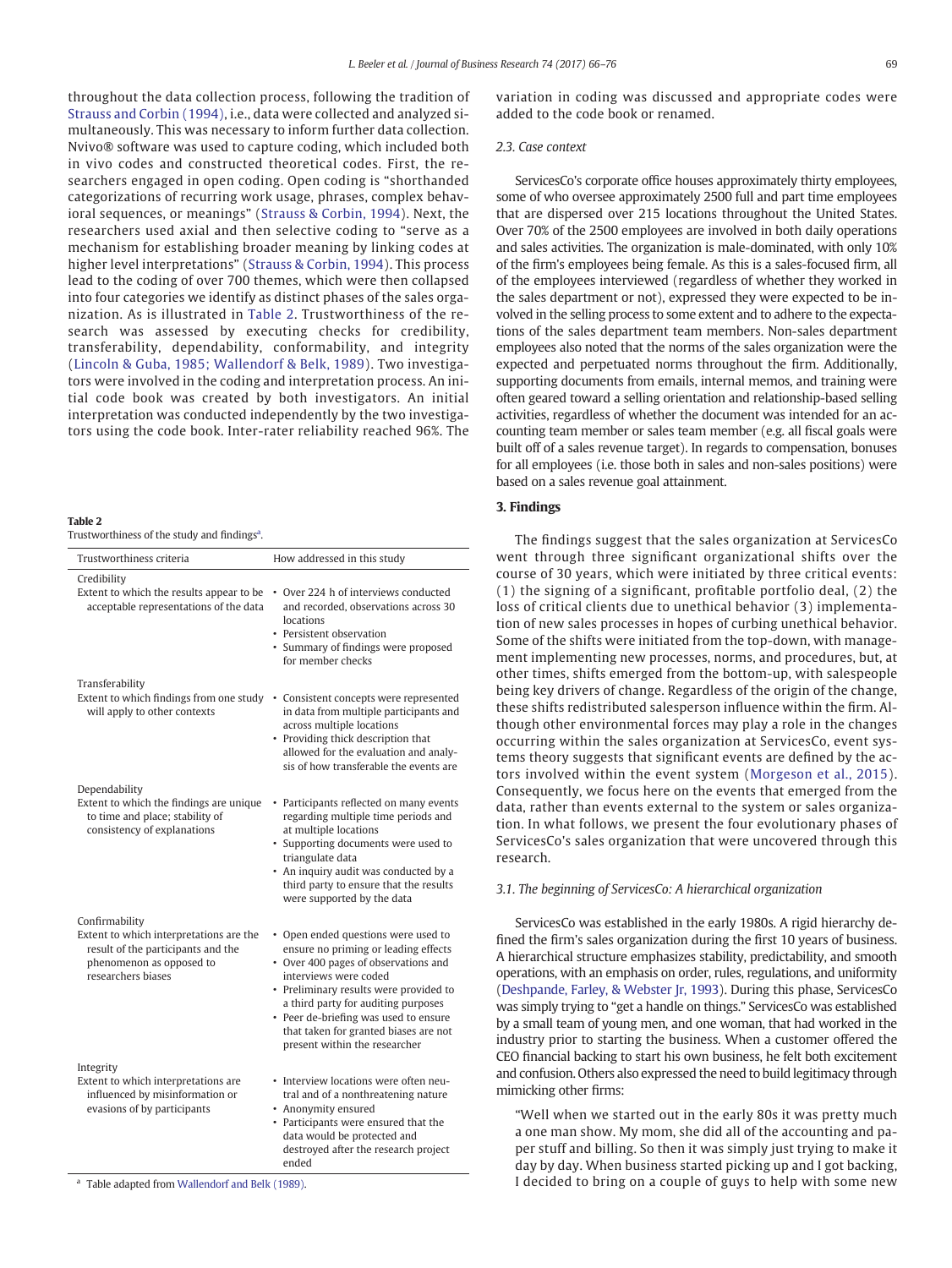locations and I guess it just grew from there."

[-Adam]

"Well we were just kids and trying to get our mind wrapped around being business owners, but once we got the swing of it we were able to put in some SOPs and start building a culture that was typical of most businesses. We gave each other titles and hired some guys that specialized in sales, accounting, and operations and, well, just the typical stuff. We were trying to look like a real company so we simply mimicked other companies' hierarchies and went from there. (Laughs)."

[-Baron]

The founders of ServicesCo suggested that they knew the importance of organizational structure so the sales organization intentionally mimicked the hierarchical structure of industry leaders and adopted procedural artifacts, such as job titles and "corner offices." Per internal memos and training materials of those years, job titles were assigned based on seniority and had a place in a strict chain of command. Employees were expected to adhere to strict, formal processes and rules, and "work their way up the ladder." The most influential salespeople during these first 10 years held titles within the executive team and typically had played a role establishing the firm. A founding member of ServicesCo stated:

"In the beginning it was me and the other guys running it all. We worked so many hours those early years. We were the sales team, operations team, and, hell, we even sometimes were the "on the ground" guys. Well this actually helped us keep an eye on everything. We were making sales, growing and beginning to look like a real company."

[-Brian]

Sales growth during this period was attributed to salespeople's hard work.

"We have done this by going above and beyond. We had put the time in to build these relationships in the beginning. Yeah. I once got a \$100 tip and I accredit it simply to building a relationship with that person. They always tipped well, but they wanted to show me thanks for taking the time to build a relationship and build trust." [-Baron]

Hierarchical titles and hard work were the foundation of influence during the early years, and salespeople were able to use these accomplishments to influence other members within ServicesCo while reaping the benefits of growing performance. Salespeople with more prominent job titles were highly influential during this period. Such salespeople became integral in future planning at ServicesCo, with some of those salespeople voicing concern about the strict hierarchy that characterized the sales organization at the time. Some salespeople suggested that the hierarchy "made it hard to get things done" or "felt very old fashioned." Consequently, top management at ServicesCo began to evaluate and implement changes to the sales organization toward the end of the firm's first decade of life. As discussed next, changes in organizational structure and norms are evident in Phase II of the sales organization's evolution, and include an erosion of the formal hierarchy, which completely changed the ServicesCo salesperson landscape for the next twenty years.

#### 3.2. Phase II: Erosion of the hierarchal structure

Phase II was defined by a pivotal event (i.e. the signing of a profitable portfolio deal) that contributed to immense growth for ServicesCo. ServicesCo went from a small company of about 100 employees to needing a workforce of over 2000 employees, literally, overnight. Additionally, revenue grew exponentially. This growth ultimately led to a shift in power, a change of the sales organization's structure, and the creation of new salesperson behaviors and norms.

"It really happened over night. We went from being a small mom and pop shop to being a huge provider all over the country. This deal really changed our company. We grew quick…almost too quick. Everything began to change in the company when money started coming in from that deal…What was expected from salespeople changed all because we just wanted to get it [the success of the deal] done."

[–Brian]

In the beginning, a salesperson's level of influence at ServicesCo depended on their position in the formal hierarchy. This changed during Phase II, as the erosion of the firm's formal hierarchy led to influence based on the assumptions and norms of the sales organization's new environment, and to a rise in unethical behavior. At the start of this phase, ServicesCo had been in business for over ten years and was considered a successful, niche service provider in their industry. According to financial documents, sales were growing at a rapid rate and a critical portfolio sale was made that accounted for over 60% of revenue on the day of signing. A salesperson had the following to say about that monumental deal:

"You know when we got the deal with them it was because we had done anything and everything in the selling process to make sure it happened. We knew this deal was going to be our bread and butter so there was no way we were going to lose it. We didn't really follow typical protocol. We just simply did what we had to do, good or bad." [-Nathan]

This deal prompted a shift in the relative influence of salespeople at SevicesCo. Salespeople involved in this critical sale became key players in the organization's decision-making process, as seen by them now being invited into top management board meetings and traveling to goal and mission setting retreats. The hierarchy began to erode as top management responded to the wishes of top salespeople who expressed a strong need for structural and procedural change. An immediate outcome of these changes was salesperson disregard for established processes, in the name of promoting sales and growth.

"There's were a certain amount of constraints I had to follow initially. I had to get approval from this guy and that guy. I had to get approval from somebody. After that deal, I started just going to the top guy because I didn't wanna go through that anymore. It just drove me crazy."

[-Frank]

Top management no longer expected salespeople to follow the strict chain of command or adhere to the traditional checks and balances. Much of the original sales training material involving processes and procedures were omitted and replaced by material that focused on relationship selling and "closing the sale." When asked to elaborate on the selling tactics used to close the significant portfolio deal, "courting" the client with fancy dinners and extravagant gifts was often mentioned. This type of behavior wasn't illegal at the time, but was controversial and unethical by industry standards. Additionally, training materials and interviewee responses validated that this type of behavior was viewed as unethical among SevicesCo employees, regardless of department affiliation. This type of "do what you have to do" behavior was also viewed as unorthodox and unethical during Phase I at ServicesCo.

Artifacts such as titles were no longer an important determinant of salesperson influence as they were during the firm's first ten years of business. The use of titles was beginning to be considered passé' by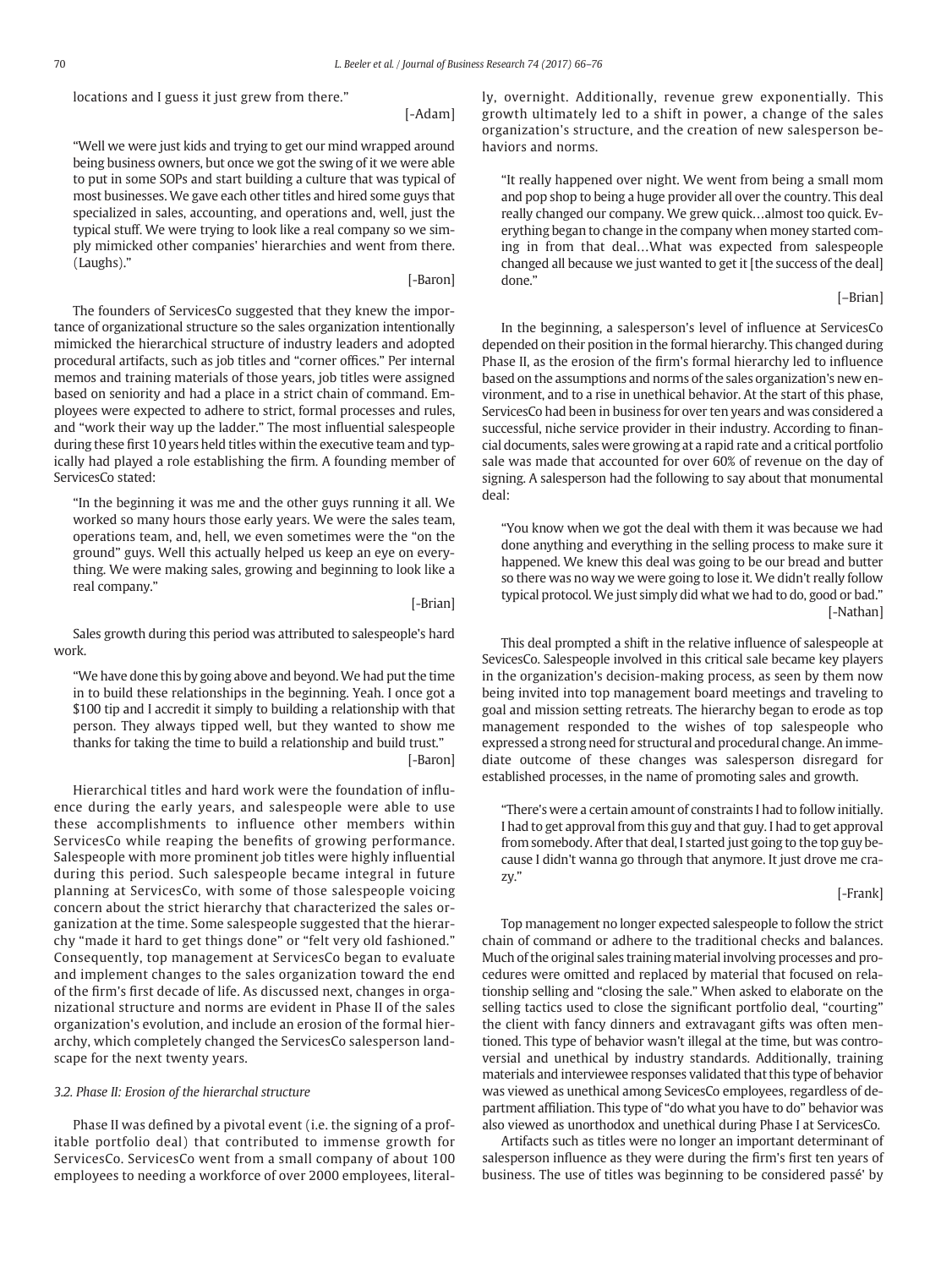both salespeople and top management. Additionally, most salespeople began working out of the office and the hours worked by salespeople went unnoticed as long as their performance was satisfactory. Likeability and sales performance, regardless of ethics, increased a salesperson's influence. The most influential salesperson during this period (as suggested in interviews and financial data) was described as being likeable and successful, but not necessarily trustworthy or holding a formal title. Following is a description of this influential salesperson:

"Well I think he technically was supposed to be our head of sales or something. I think [Name]'s title was EVP but I am not sure. He used to be president or something. [CEO] has known him since they were in high school. They kind of started this company together. Anyways, I think he just still just gets involved because he likes to, but he is a good salesman. You can't help but like him. He's really funny and entertaining, but I don't think I would trust him as far as I could throw him. I just don't really know what he did back then. He's hard to say no to, though. That's probably why he has always been good at this." [-Heather]

Phase II of ServicesCo was marked by the rise of influential salespeople that were likeable and high performing. In the next shift at ServicesCo, top management ceded more control to the salesforce, paving the way for further erosion of the hierarchy that once was and the emergence of a sales organization characterized by high commissions and extravagant expense accounts.

#### 3.3. Phase III: Salesforce driven change and the rise of unethical behavior

Phase II initiated a chain of events that would affect the next decade of ServicesCo's structure, procedures, and norms. The signing of the pivotal deal in Phase II led to a change in power dynamics within ServicesCo's sales organization. New norms were developed that transferred immense power to successful salespeople, especially salespeople associated with this pivotal deal, and allowed these same salespeople to evade processes and procedures that were in place before the initiation of the portfolio deal, ultimately leading to the opportunity and allowance of unethical behavior.

This shift began about five years after the signing of the substantial portfolio deal that ignited growth in Phase II. At the start of this Phase, customers began to seek-out ServicesCo based on their credibility and word of mouth, and ServicesCo was at a historical peak in regards to sales revenue. However, by the middle of this phase, financial documents showed that the organization became financially unstable due to the loss of multiple critical clients.

As salespeople gained influence in Phase II, so too did their impact on organizational decision-making. The organizational changes experienced in Phase III were thus driven by salespeople's demands for more fluid sales processes within the sales organization. The result was an organization devoid of hierarchical artifacts such as titles, large offices, or strict processes. Instead, salesperson influence during this phase was grounded in less visible artifacts (e.g. titles, tenure) and focused more on social norms and affiliation. During this phase, employees of the organization carried business cards without job titles, a clear signal of the organization's hierarchy-free structure. An executive on the sales team commented on the lack of titles at ServicesCO during Phase III:

"We all still had informal titles for RFP [request for proposal] purposes but those titles didn't mean much around here during that time."

#### [-Baron]

Most salespeople with influence during this time were members of what employees called the "good ole' boy's club." This "club" was comprised of all male, middle-aged, high revenue-earning salespeople. The names of the members of the "good ole' boys club" were validated

among all the interviewees and triangulated by comparing an email group that the CEO used to invite critical team members to meetings and events. The influence this informal group had on ServicesCo during this phase is still evident in the putting green and ping-pong table on display in the common area of the organization's headquarters. Language use among the members of the "good ole' boy's club" set them apart from other employees. Many of the members used sports metaphors to talk about their personal life or a business deal. They often described their wives and girlfriends as "outkicked coverage" and closed deals as "touchdowns." Many business decisions were made out of the office over poker, golf, workouts, and happy hours. Social norms seemed to be the main commonality among these members of the "good ole' boy's club." A top salesman stated the following when asked why he didn't seem to be as influential as some of the other salesmen:

"I dunno if it's just that I was younger than they were or that I wasn't in their inner circle…I dunno. Maybe all of the above. I don't know why I was not as influential, but I wasn't."

[-Derek]

Here an employee expressed his recognition of not being a member of this informal club and, consequently, not being as influential at the time. He used the term "inner circle" as evidence that he perceived a divide among himself and these members. When asked about the differences between those in the "club" versus those not in the "club," he suggested that those influential salesmen get priority over others in the selling process, regardless of the magnitude of the deal. The two most influential salespeople at the time were rarely in the office and seemed to know the least about the current happenings of the sales pipeline, but everything got dropped if either of them considered something else a priority. Derek stated:

"Some organic leads would come in that we shouldn't have dealt with. I think we did too much stuff that had to deal with proposals that were just bull\*\*\*. Stuff that we shouldn't have done and it slowed everything down. Too many proposals and all the E-level guys that wanted us to streamline and not go up for bull\*\*\*\* deals that's their opinion till it's their deal that they wanted us to go after. [Name] was like "you shouldn't chase anything less than fifty thousand dollars." Except when it's his client calling that wanted you to look at this thing well then it's ok. [Name] didn't want you to chase any stuff till it was his buddy from the golf club that wanted you to look at this. You know? Same thing with [Name]. Same thing with [Name]. So no one wanted their deal not to get looked at."

[-Derek]

Although the members of the "good ole' boy's club" seemed to be reaping the most rewards from the erosion of the hierarchy, other employees also noted the personal benefits of the new structure and processes. Specifically, most employees welcomed the flexibility of work hours and personal time, regardless of the ethics involved.

"I mean she was spoiled here. She came in at 8:30, went to workout, ate lunch, and then left at three o' clock."

[-Cassie]

"I spend most of my mornings on the phone convincing people that people need us…That takes up most my morning and then normally I have lunch and go to the gym with the boys."

[-Randy]

"I am not really sure where he has been. I think he has been on and off of vacation for a few weeks."

[-Sarah]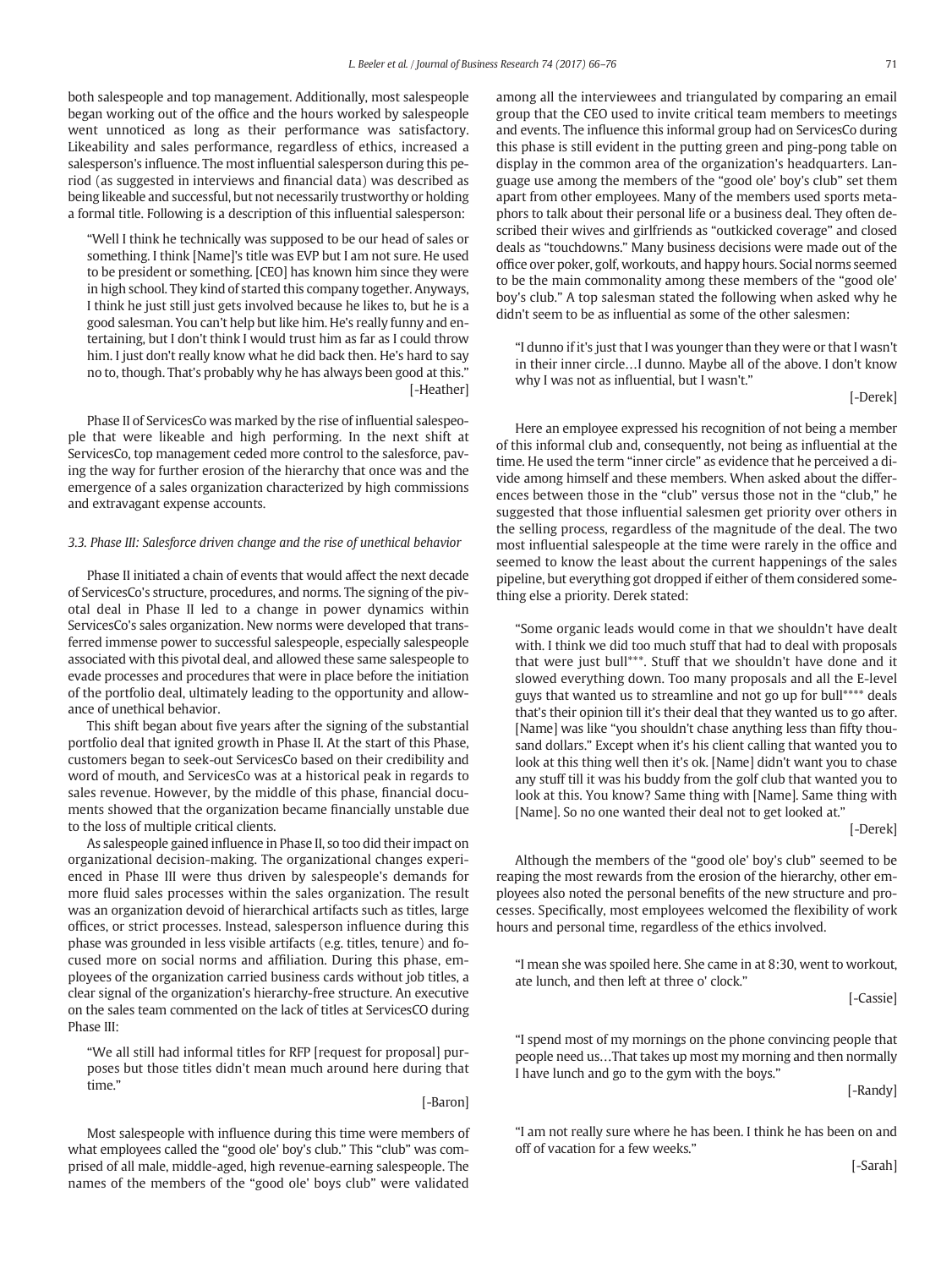On an average day, at least 80% of the employee didn't show up at all or left for at least 2 h to go to the job sponsored gym, go to lunch, or to run errands. Although allowing salespeople to drive organizational change can increase performance, the sales organization also experienced many negative consequences from doing so. Some of the more obvious negative outcomes due to salesperson-driven change related to overpromising clients, taking advantage of personal time, freeriding, running up sales expense accounts, misused time resources, and lost revenue. For example, many potential deals were lost because salespeople didn't follow processes, acted autonomously, or overpromised outcomes. During Phase III at ServicesCo, salespeople were reaping the rewards of an organizational shift that they were responsible for. However, sales were plummeting by the midpoint of this phase due to salespeople's lack of accountability, rise of autonomy, and increased deviant behavior. Near the end of this phase, top management began to worry about the future of ServicesCo and began to implement structural and procedural changes to minimize unethical and careless behavior among members of its salesforce.

# 3.4. Phase IV: Top management implements structure and procedures as control

Phase III saw the rise of the sales-dominant firm and unethical norms. These unethical behaviors lead to hemorrhaging of profits. This bottom-up effect of salespeople's behavior on firm profits was noted by the top management team and led to the pivotal event of Phase IV, the implementation of control systems to curb salespeople's behaviors. Top management was intentionally setting new norms, processes and structure.

"After many years of being very prosperous, we began to lose a lot of money. At first I blamed it on all sorts of things, slow times, bad hires, etc. However, I couldn't ignore what was going on in the sales teams. Some of these salespeople were spending money on things that I never approved. I didn't want to say anything because they were great salespeople, but there came a point where we [top management] had to step in."

#### [-Matthew]

Evidence of the last organizational shift, Phase IV, began about two years prior to data collection. The loss of multiple large clients and declining profit prompted top management to review the current salesdriven environment at ServicesCo. During this phase, management initiated new changes in an attempt to hold salespeople accountable for their actions. Not surprisingly, many salespeople were resistant to this change. They had become accustomed to autonomy and lack of accountability. Some remnants of unethical behavior and freeriding were still evident, but new processes bound the ability of salespeople to maximize unethical tactics:

"So basically I just talk about the deal to [Name] now. I can definitely frame it a certain way to [Name] based on what I am trying to get out of it. Now. Obviously I don't want to do bad deals because I am incentivized off of how they perform. But ultimately I'm executing it and ultimately I can decide how I want to execute it. So. Frankly they never follow up much after they submit something. They care about it for about a week and then it's up to me to deal with it when I want to. If it's good I will keep doing it. If it's stupid I won't do it."

[-Frank]

This employee suggests that the new sales process controls that were implemented in Phase IV limited the opportunity for unethical behavior that was rampant in Phase III.

Although ServicesCo was not attempting to return to a hierarchal organizational structure, the sales organization added a layer of mid-level salespeople to improve the selling process and to increase accountability.

"We brought in a whole other level [after the increase of unethical behavior]. We used to have six regional managers that sell. Now there are thirty and they report directly to us now. We have a sales pipeline, all my regional managers do. If there is anything big on the horizon they let me know and I will get involved and go to the meeting, but if it's just like a small deal I kind of stay out of it and let them deal with it… it holds everyone accountable because so many people are involved in each deal."

[-Peter]

"There is a channel of, I don't really want to call it authority but there is a channel that people know to go through. They know who to send it to first. So in that sense there is what I call a hierarchy. There is that funnel that everyone's aware of and its pretty solid and been in place for a while."

[-Tammy]

Adding this a layer of sales managers decreased the influence that salespeople had by lengthening the chain of approval involved in the selling process. Salespeople slowly became less likely to act unethically because mid-level managers were involved in the day-to-day activities of each salesperson. A final gatekeeper, who was often unrelated to the sales process, had also been designated to approve each deal. This made the selling process significantly more transparent and vulnerable to criticism. An appointed gatekeeper from the accounting department commented on this recent organizational shift:

"I guess, ultimately, I'm the gatekeeper for the contract and what ultimately ends up getting signed and negotiated. I feel like all the people that we mention communicate to each other very openly and I get input from all those guys and they are all influencers."

[-Matthew]

Open communication was the new social norm. Sales deals were conducted using more documentation and involved a multitude of employees. The most influential salespeople during this period were successful salespeople that followed the new open communication norm and welcomed the new, transparent selling process. Specialized knowledge and skills also increased salespeople's influence. Many salespeople that held very little influence in Phase III were gaining ground by providing credible knowledge that was now critical in the new sales process:

"[Name] has the knowledge but he doesn't have the personality. He's a numbers person. He comes off as a numbers person but if you get him in the right situation you kind of tee him up for the right situation. He's actually a very good resource. You just can't let him take the lead."

#### [-Evan]

This employee had once been seen as nothing but a "numbers guy" with very limited influence in the sales organization. However, the implementation of new processes and accountability standards dramatically changed his sphere of influence within the firm, as his expertise became critical to closing deals in an era where unethical means of landing clients had gone by the wayside, due to tighter controls on financial resources. Similarly, during Phase III, one employee had been used primarily as a content creator, but was appointed as a critical knowledge source in Phase IV, increasing his influence. Veronica states:

"Other times they know everything and I know nothing but when I do know more I usually talk to [Name] and he talks to them. He has a pretty good amount of influence now. They trust his judgment and he's critical now to the selling process since the RFPs (request for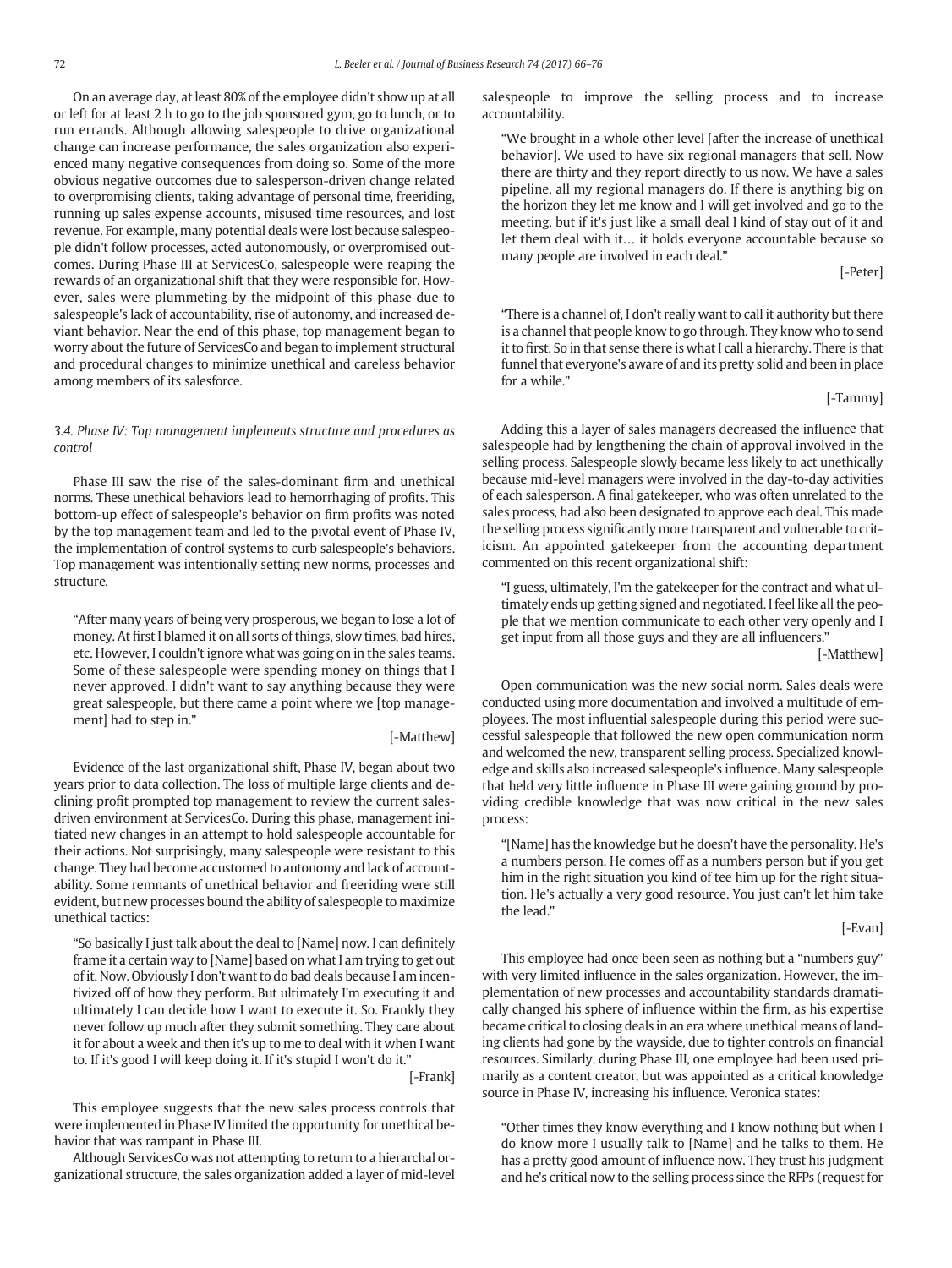proposals) come completely from him. I mean if he were to leave tomorrow I think we would be screwed honesty."

[-Veronica]

During Phase IV, ServicesCo top management implemented new structural changes throughout the sales organization in hopes to control salespeople's unethical behavior and enhance the firm's diminishing bottom line. No longer were salespeople setting the norms for the sales organization, but instead, top management had taken the reigns and began an evolutionary shift in hopes of optimizing both salesperson and firm outcomes.

# 4. Discussion

This study is the first to empirically examine several of the basic precepts of event systems theory; namely that events lead to change over time, can be initiated at varying levels of the firm, and can lead to a change in organizational structure. Generally, this research fills a critical knowledge gap regarding how events initiate change over time in a sales organization, and the role of structure in both enabling and constraining salesperson behavior. As elucidated in the section that follows, the findings suggest that both top-down and bottom-up events (e.g. top management versus individual salespeople) can prompt the evolution of a sales organization. Moreover, the findings suggest that salespeople are not created equal, and that powerful salespeople can be critical conduits of change within an organization. The study makes at least three contributions to the literatures on event systems, sales organizations, and social capital. We discuss these contributions next.

# 4.1. Insight into the motivation and characteristics of events that begin an evolution

[Morgeson et al. \(2015\)](#page-10-0) suggest that events that are critical, novel, and disruptive are more likely to initiate change within the firm. Not surprisingly, our findings suggest, that in a sales organization, critical, novel, and disruptive events often are related to the significant loss or gain of money (e.g. signing of large contract, significant profit loss). Interestingly, our findings suggest that these "big money" events were responsible for major shifts in the organization that were intended to either promote sales growth or curb excesses among members of the sales organization. Said differently, our data suggest the sales organization evolved in hopes of striking the right balance between providing the sales force with the autonomy necessary for maximizing the effectiveness of the sales organization while still retaining enough control as to steer organizational members away from unethical or other undesirable behaviors which were detrimental to the organization's performance. As discussed next, our research further reveals that a sales organization's structure is a critical determinant of whether it can achieve the correct balance between autonomy and control.

As noted earlier, we use the term structure to refer the overall design of the sales organization, which considers factors such as sales processes, control systems, territory design, and the number of management layers that separate sales employees from the top management team. As seen in Phase I, a hierarchical organization at ServicesCo (a critical part of its structure) served to keep unethical behaviors in check, but also constrained the ability of salespeople to behave in a flexible, adaptive manner conducive to satisfying customers' changing needs. The notion that adaptability is an important determinant of salesperson performance is well established in the literature ([McFarland,](#page-10-0) [Challagalla, & Shervani, 2006\)](#page-10-0), and thus structural elements that limit such flexibility are ultimately detrimental to the firm.

The relationship between structure of the sales organization and unethical salesperson behaviors at ServicesCo is illustrated and furthercontextualized in Fig. 1. As the Figure suggests, change in the sales organization was initiated in response to managers' assessment of the unit's performance. When a shift was deemed necessary, layering or



Fig. 1. A Multilevel perspective on the drivers and consequences of change in a sales organization.

delayering of the sales organization was considered an important lever for achieving the desired outcomes at ServicesCo. Changing the numbers of layers effected change in the sales organization by altering the social capital of individual salespeople and, by extension, felt autonomy of the individual salespeople within the firm. The resulting changes to individual salesperson autonomy had an aggregate impact on the sales organization, which is reflected in its performance metrics.

Our study's findings thus contribute to the views espoused in prior research in some important ways. First, prior research finds that, in team settings, the lack of a clear hierarchical structure leads to "elevated levels of conflict, reduced role differentiation, less coordination and integration, and poorer productivity ([Ronay, Greenaway, Anicich, &](#page-10-0) [Galinsky, 2012](#page-10-0) p. 675). However, our research reveals evidence supporting similar findings in the management control literature, that by enhancing adaptability, delayering of a sales organization can indeed enhance performance, but that such an outcome is contingent on managers' ability to also establish adequate levels of control. Second, prior work suggests that while the flattening of a sales organization's hierarchy is often advocated as a laudable goal because it pushes decisionmaking authority down to the frontlines, delayering often serves to consolidate decision-making at the top ([Wulf, 2012\)](#page-10-0). In contrast to this assertion, our results suggest that delayering can, indeed, produce greater frontline autonomy, so much so, that it can actually be to the detriment of the sales organization.

#### 4.2. Top-down events: Using control systems to curb unethical behavior

Although our focus in this paper was on examining the role of salespeople in the evolution of sales organizations, the case study also provided evidence of management-driven (e.g. top-down) change, which is consistent with event systems theory. Top-down effects are the outcome of events that begin at a macro level (i.e. top management level) and permeate throughout the organization ([Morgeson et al., 2015\)](#page-10-0). Although some research regarding unethical salesperson behavior focuses on exploring how such behaviors are influenced by top-down effects (e.g. the organization's ethical code of conduct), there is still a lack of understanding regarding the appropriate organizational structures and processes needed to minimize unethical behavior ([Ferrell, Johnston, &](#page-9-0) [Ferrell, 2007](#page-9-0)) and how top management can build these structures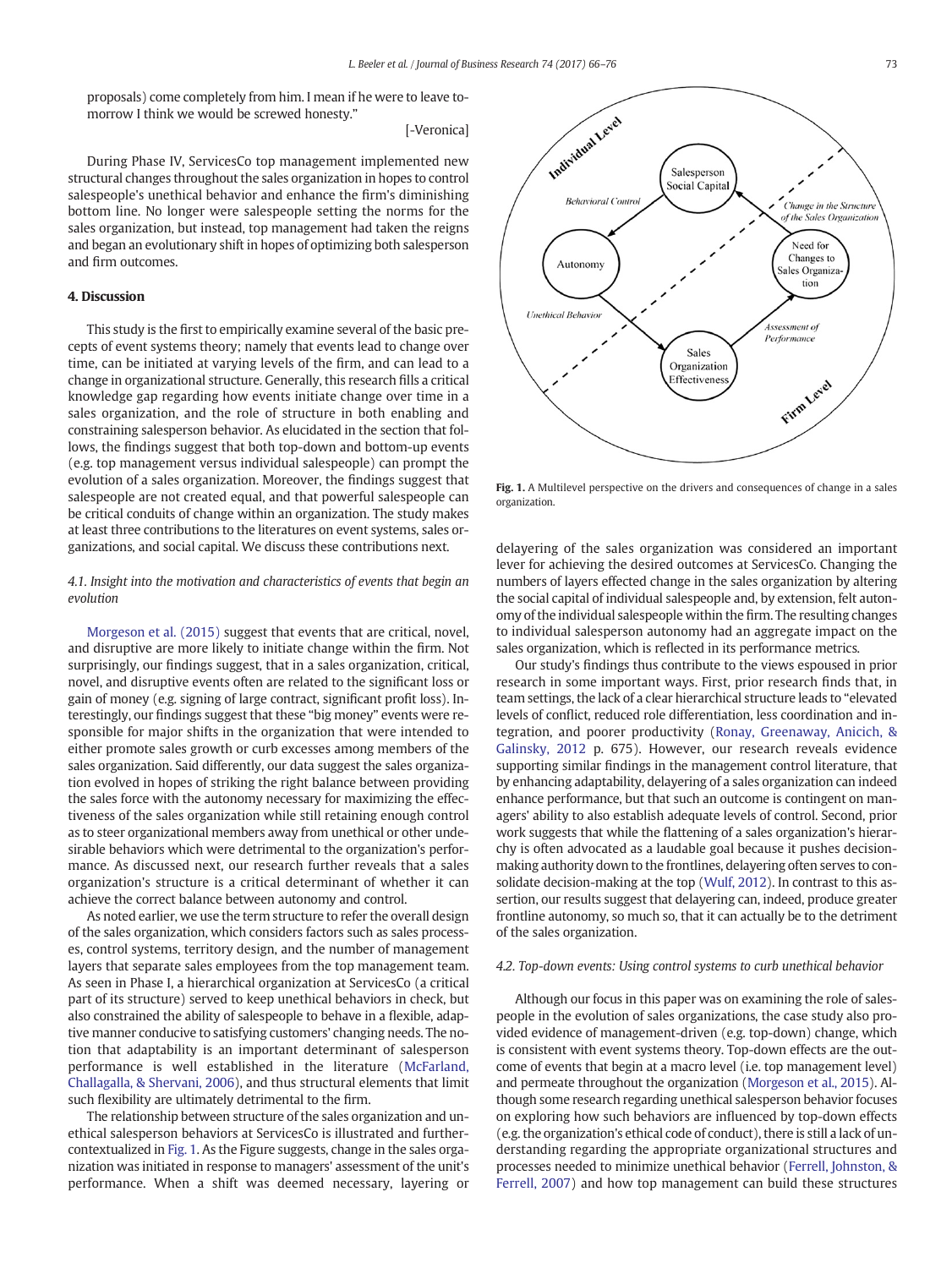and processes. This study thus begins to explore how a sales organization's structure contributes to unethical behaviors. More specifically, our research implies that delayering of the sales organization gives rise to unethical behaviors, and that such behaviors can be effectively curbed by adopting more complex, multi-layered structures. It is important to underscore, however, that while effective for curbing unethical behaviors, highly-layered sales structures may inhibit sales growth because they limit frontline employees' empowerment, adaptability, and responsiveness to customer needs. Management's challenge is thus to find a structure that adequately balances the need for growth and the need to limit unethical behaviors.

Ethical salesperson behaviors are also embedded in context, including the salesperson's level of social capital relative to others in the firm [\(Cohen & Reed, 2006\)](#page-9-0). Consistent with this line of reasoning, [Bellizzi](#page-9-0) [and Hasty \(2003\)](#page-9-0) find that the opportunity for salespeople to act unethically is greater for high performers and punishment for these same salespeople is more lenient when ethical violations do occur than for low performing salespeople. Said differently, our case study confirms that social capital plays an important role in a salesperson's ability to "get away" with unethical behaviors. Consequently, our research suggests that a more fine-grained exploration of the interplay between the sales organization's structure and salesperson social capital is a potentially fruitful avenue for improving understanding of the determinants of unethical behaviors in sales organizations.

# 4.3. Bottom-up events: The impact of salespeople on change in a sales organization

Event systems theory suggests that events can be initiated at multiple levels within the firm and can then spread throughout the firm to lead to lasting organizational change. Bottom-up direct effects "are the main way collective phenomenon emerge, as individuals and collectives interact to create larger collective structures" ([Morgeson et al., 2015,](#page-10-0) p. 524). Individuals who are strong performers, and contribute to a disproportionate amount of the organizations success are more likely to be able to initiate critical events and influence organizational change [\(Humphrey, Morgeson, & Mannor, 2009; Morgeson et al., 2015\)](#page-9-0). Specifically, the data reveal that influential, top-performing salespeople enabled change when the changes in question made the organization more flexible and empowered salespeople to act on behalf of customers. However, such salespeople also acted to inhibit change when the aim was to curb excesses or control unethical behaviors. Our latter finding is thus consistent with research that establishes that salespeople often actively resist change initiatives, including the implementation of frontline technologies [\(Buehrer, Senecal, & Pullins, 2005\)](#page-9-0) and efforts to enhance cross-functional integration within the firm [\(Rouziès et al.,](#page-10-0) [2005\)](#page-10-0). While the mechanisms of resistance may vary across changes efforts, a point of intersection between prior research and our work is the idea that self-interest ignites resistance in the hopes of maintaining an environment that is deemed beneficial by the salesperson.

The use of influence to obtain desired outcomes (be it promote or resist change) is not a new concept to the literature. However, our exploratory research suggests that salesperson use of influence to promote or resist change is best understood through the lens of Social Capital Theory. Social capital refers to the "the sum of resources, actual or virtual, that accrue to an individual or a group by virtue of possessing a durable network of more or less institutionalized relationships of mutual acquaintance and recognition" [\(Bourdieu & Wacquant, 1992,](#page-9-0) p. 119). As does ours, prior research suggests that changes in an organization can be accompanied by changes in an individual's social capital [\(Ichniowski, Shaw, & Gant, 2003](#page-9-0)). Although social capital is part of everyday life for most individuals in an organization, it is not comparably available to all and definitely not created equal ([Payne, Moore, Grif](#page-10-0)fis, & [Autry, 2011\)](#page-10-0). Given the critical role that salespeople play in sales-driven firms, their social capital, ability to build social capital, and use of social capital may be vastly different from other employees. At ServicesCo, salesperson social capital was both a driver and a consequence of change within the sales organization. Salespeople used their influence to initiate structural changes within the firm, often in hopes of bolstering or protecting their hard-earned social capital. Consequently, as is illustrated by the typology presented in Fig. 2 and discussed next, salesperson social capital waxed and waned under the during the four phases of ServicesCo's evolution.

In Phase I, under a hierarchical sales structure, salespeople with low social capital acted as *rule followers*. They were not agents of change; rather, they merely followed top management mandated procedures and processes. However, as Phase II took hold, salespeople began to attain, recognize, and leverage social capital as a mechanism for enacting shifts within the sales organization aimed, ultimately, at realizing an environment of empowered self-governance. As the sales organization began to move toward a flat structure, salespeople with high social capital emerged as **powerbrokers**. Under this paradigm, such salespeople held equal or more power than the top management team, which allowed them to engage in unethical behavior with little to no consequence. During this same phase at ServicesCo, salespeople with low social capital were seen as **outsiders**, they had no input into the process and procedures enacted by influential salespeople, had lower performance, and were less likely to "get away with" unethical behaviors.

During Phase III, the influence of powerbroker salespeople peaked and top management realized that their power had to be held in check. To control the undesirable salesperson behaviors that became intolerable in Phase III, management began to de-flatten the sales organization's structure, transparent communication was emphasized, and additional procedures were added to the selling process. During this phase, the same salespeople that held high social capital under the flat sales organizational structure began to act as *antagonists*, actively resisting the shift in hopes of preserving their stranglehold on power and eschewing the new accountability standards.

In sum, prior research suggests that organizational structure and social capital are related, but fails to explain how they interact to influence outcomes of interest. This research begins to fill this important knowledge gap by demonstrating that the creation and preservation of social capital fuels both actions to promote and inhibit change within a sales organization. This research thus serves to lay the groundwork for future research to explore the role salespeople play regarding bottom-up effects which, as suggested in Fig. 2, is a function of both their social capital and the firm's sales organization structure.



Fig. 2. A typology of salesperson roles within a sales organization.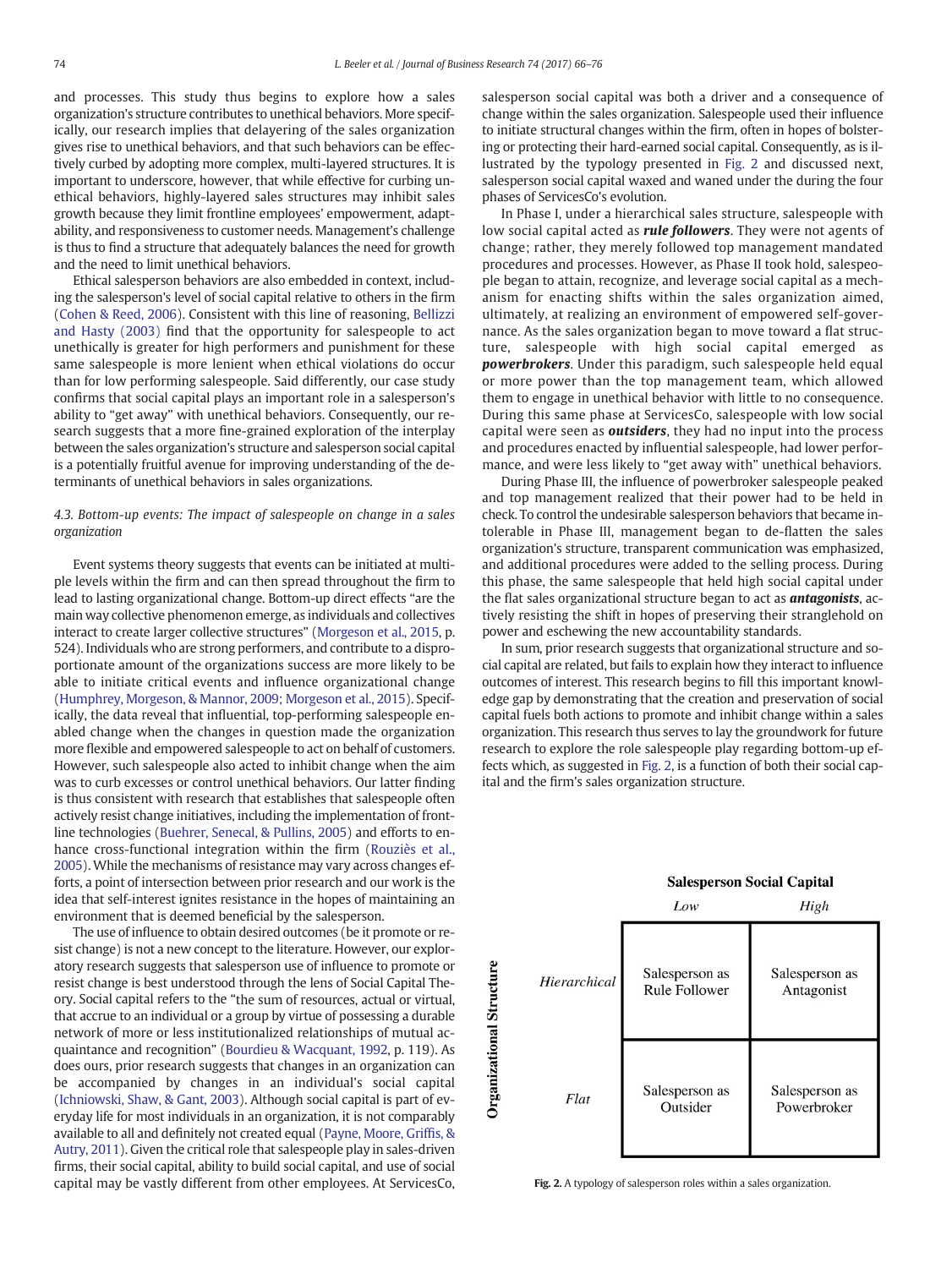### <span id="page-9-0"></span>5. Managerial implications

As noted by the authors of event systems theory, "perhaps the greatest challenge is that fact that events are nested within individuals, teams, and organizations creating dependencies within a data set" [\(Morgeson et al., 2015](#page-10-0), p. 532). Consequently, the theory's authors suggest that qualitative research is necessary to empirically explore event systems. This case study explores both bottom-up and top-down events that ultimately lead to layering or delayering of the organization over time.

Our research suggests that pivotal events can lead to the flattening or de-flattening of the structures within a sales organization. The flattening of the structure in a sales organization may help establish an environment that can promote growth but is rife with the possibility for abuse. Hence, in this section, we outline several potential approaches firms can follow and issues they should be mindful of as they strive to achieve a structure that strikes the right balance between salesperson autonomy and control.

Top management should be aware of significant events and their ability to change organizational processes and structure over time. Management not only needs to be aware of the top-down effects of events but also the bottom-up effects that can occur because of events initiated through the interactions that occur among powerful salespeople. The findings allude to the idea that the delayering that can accompany sales organization shifts may create a leadership void, which is often exploited by those with social capital to maximize their own personal gains. Hence, strong leadership may be critical in flattened, sales organizations. In such organizations, leaders should be willing to set and enforce standards that ensure equal reward and punishment to all salespeople, regardless of their prominence in the sales organization. This recommendation is consistent with prior work that acknowledges that sales managers are a critical component of an ethical climate (Ferrell et al., 2007), and should thus be hired and trained to be strong advocate the firm's code of ethics.

In addition, when feasible, managers may also rely on team selling models to curb the potential influence of a single event. Team selling provides structures and processes that ensure that each individual salesperson is held accountable through transparency and encourages compliance to ethical standards due to team norms. Moreover, salespeople may be less likely to behave unethically if they fear being reported or are aware that the team frowns upon certain behaviors. Finally, managers may also consider using behavioral control systems to hold salespeople accountable for their actions throughout the full lifespan of the selling process and thus ensure that critical events are tempered and that salesperson actions are being guided by the values of the firm, rather than fueled by a mantra of growth "no matter the cost." However, behavioral control should be used with caution as it may have a countervailing effect on the potential benefits firms can derive from moves toward structures that empower salespeople (Ahearne, Rapp, Hughes, & Jindal, 2010).

#### 6. Limitations and future research

Based on the findings and limitations of our study, we suggest several avenues for future research. Although it is well-established technique used in case studies and retrospective accounts accurately represent an individual's experience (Lynch & Srull, 1982, p. 24), future studies need to test event systems theory over many years by using longitudinal surveys. A high frequency of data collection in real time would be key to ensuring such studies can provide valuable insight. Second, the organization examined in this research is a privately held, business-tobusiness services company. Other types of organizations (e.g., those which sell goods directly to end consumers) may differ in the evolution of their sales organization and in how salespeople respond to organizational shifts. Future research should thus seek to explore whether our results generalize across varying contexts. Third, while this case study provides the foundation for understanding numerous aspects of events and change within a sales organization, a quantitative examination of the study's findings is necessary for, once again, establishing the generalizability of the findings and identifying boundary conditions that may alter the conclusions reached in this study. Finally, research using crosslagged data may be able to offer valuable insight into the iterative, causal relationship between social capital and a sales organization's structure. By the nature of its design, this study cannot offer guidance regarding whether social capital's influence on structure or structure's influence on social capital is stronger.

## References

- Ahearne, M., Rapp, A., Hughes, D. E., & Jindal, R. (2010). [Managing sales force product per](http://refhub.elsevier.com/S0148-2963(17)30024-3/rf0005)[ceptions and control systems in the success of new product introductions.](http://refhub.elsevier.com/S0148-2963(17)30024-3/rf0005) Journal of [Marketing Research](http://refhub.elsevier.com/S0148-2963(17)30024-3/rf0005), 47(4), 764–776.
- Anderson, E., & Oliver, R. L. (1987). [Perspectives on behavior-based versus outcome](http://refhub.elsevier.com/S0148-2963(17)30024-3/rf0010)[based salesforce control systems.](http://refhub.elsevier.com/S0148-2963(17)30024-3/rf0010) The Journal of Marketing, 76–88.
- Armenakis, A. A., & Bedeian, A. G. (1999). [Organizational change: A review of theory and](http://refhub.elsevier.com/S0148-2963(17)30024-3/rf0015) research in the 1990s. [Journal of Management](http://refhub.elsevier.com/S0148-2963(17)30024-3/rf0015), 25(3), 293–315.
- Babakus, E., Cravens, D. W., Grant, K., Ingram, T. N., & LaForge, R. W. (1996). [Investigating](http://refhub.elsevier.com/S0148-2963(17)30024-3/rf0020) [the relationships among sales, management control, sales territory design, salesper](http://refhub.elsevier.com/S0148-2963(17)30024-3/rf0020)[son performance, and sales organization effectiveness.](http://refhub.elsevier.com/S0148-2963(17)30024-3/rf0020) International Journal of [Research in Marketing](http://refhub.elsevier.com/S0148-2963(17)30024-3/rf0020), 13(4), 345–363.
- Baldauf, A., & Cravens, D. W. (1999). [Improving the effectiveness of](http://refhub.elsevier.com/S0148-2963(17)30024-3/rf0025) field sales organizations: A European perspective. [Industrial Marketing Management](http://refhub.elsevier.com/S0148-2963(17)30024-3/rf0025), 28(1), 63–72.
- Baldauf, A., Cravens, D. W., & Piercy, N. F. (2001). [Examining the consequences of sales](http://refhub.elsevier.com/S0148-2963(17)30024-3/rf0030) [management control strategies in European](http://refhub.elsevier.com/S0148-2963(17)30024-3/rf0030) field sales organizations. International [Marketing Review](http://refhub.elsevier.com/S0148-2963(17)30024-3/rf0030), 18(5), 474-508.
- Bellizzi, J. A., & Hasty, R. W. (2003). [Supervising unethical sales force behavior: How](http://refhub.elsevier.com/S0148-2963(17)30024-3/rf0035) [strong is the tendency to treat top sales performers leniently?](http://refhub.elsevier.com/S0148-2963(17)30024-3/rf0035) Journal of Business Ethics, 43[\(4\), 337](http://refhub.elsevier.com/S0148-2963(17)30024-3/rf0035)–351.
- Beswick, C. A., & Cravens, D. W. (1977). [A multistage decision model for salesforce man](http://refhub.elsevier.com/S0148-2963(17)30024-3/rf0040)agement. [Journal of Marketing Research](http://refhub.elsevier.com/S0148-2963(17)30024-3/rf0040), 135–144.
- Bourdieu, P., & Wacquant, L. J. D. (1992). [An invitation to re](http://refhub.elsevier.com/S0148-2963(17)30024-3/rf0045)flexive sociology. University of [Chicago press.](http://refhub.elsevier.com/S0148-2963(17)30024-3/rf0045)
- Buehrer, R. E., Senecal, S., & Pullins, E. B. (2005). [Sales force technology usage](http://refhub.elsevier.com/S0148-2963(17)30024-3/rf0050)—Reasons, [barriers, and support: An exploratory investigation.](http://refhub.elsevier.com/S0148-2963(17)30024-3/rf0050) Industrial Marketing [Management](http://refhub.elsevier.com/S0148-2963(17)30024-3/rf0050), 34(4), 389–398.
- Churchill, J., Gilbert, A., Ford, N. M., Hartley, S. W., Jr, W., & Orville, C. (1985). [The determi](http://refhub.elsevier.com/S0148-2963(17)30024-3/rf0055)[nants of salesperson performance: A meta-analysis.](http://refhub.elsevier.com/S0148-2963(17)30024-3/rf0055) Journal of Marketing Research, 103–[118.](http://refhub.elsevier.com/S0148-2963(17)30024-3/rf0055)
- Cohen, J. B., & Reed, A. (2006). [A multiple pathway anchoring and adjustment \(MPAA\)](http://refhub.elsevier.com/S0148-2963(17)30024-3/rf0060) [model of attitude generation and recruitment.](http://refhub.elsevier.com/S0148-2963(17)30024-3/rf0060) Journal of Consumer Research, 33(1), 1–[15.](http://refhub.elsevier.com/S0148-2963(17)30024-3/rf0060)
- Cravens, D. W., Ingram, T. N., LaForge, R. W., & Young, C. E. (1993). [Behavior-based and](http://refhub.elsevier.com/S0148-2963(17)30024-3/rf0065) [outcome-based salesforce control systems.](http://refhub.elsevier.com/S0148-2963(17)30024-3/rf0065) The Journal of Marketing, 47–59.
- Deshpande, R., Farley, J. U., & Webster Jr, F. E. (1993). [Corporate culture, customer orien](http://refhub.elsevier.com/S0148-2963(17)30024-3/rf0070)[tation, and innovativeness in Japanese](http://refhub.elsevier.com/S0148-2963(17)30024-3/rf0070) firms: A quadrad analysis. The Journal of [Marketing](http://refhub.elsevier.com/S0148-2963(17)30024-3/rf0070), 23–37.
- Eisenhardt, K. M. (1989). [Building theories from case study research.](http://refhub.elsevier.com/S0148-2963(17)30024-3/rf0075) Academy of [Management Review](http://refhub.elsevier.com/S0148-2963(17)30024-3/rf0075), 14(4), 532–550.
- Ferrell, O. C., Johnston, M. W., & Ferrell, L. (2007). [A framework for personal selling and](http://refhub.elsevier.com/S0148-2963(17)30024-3/rf0080) [sales management ethical decision making.](http://refhub.elsevier.com/S0148-2963(17)30024-3/rf0080) Journal of Personal Selling & Sales [Management](http://refhub.elsevier.com/S0148-2963(17)30024-3/rf0080), 27(4), 291–299.
- Grant, K., & Cravens, D. W. (1999). [Examining the antecedents of sales organization effec](http://refhub.elsevier.com/S0148-2963(17)30024-3/rf0085)[tiveness: An Australian study.](http://refhub.elsevier.com/S0148-2963(17)30024-3/rf0085) European Journal of Marketing, 33(9/10), 945–957.
- Guenzi, P., Sajtos, L., & Troilo, G. (2016). [The dual mechanism of sales capabilities in](http://refhub.elsevier.com/S0148-2963(17)30024-3/rf0090) infl[uencing organizational performance.](http://refhub.elsevier.com/S0148-2963(17)30024-3/rf0090) Journal of Business Research, 69(9), 3707–[3713.](http://refhub.elsevier.com/S0148-2963(17)30024-3/rf0090)
- Halinen, A., & Törnroos, J.-Å. (2005). [Using case methods in the study of contemporary](http://refhub.elsevier.com/S0148-2963(17)30024-3/rf0095) business networks. [Journal of Business Research](http://refhub.elsevier.com/S0148-2963(17)30024-3/rf0095), 58(9), 1285–1297.
- Homburg, C., Schäfer, H., & Schneider, J. (2012). [Sales excellence: systematic sales manage](http://refhub.elsevier.com/S0148-2963(17)30024-3/rf0100)ment. [Springer Science & Business Media.](http://refhub.elsevier.com/S0148-2963(17)30024-3/rf0100)
- Humphrey, S. E., Morgeson, F. P., & Mannor, M. J. (2009). [Developing a theory of the stra](http://refhub.elsevier.com/S0148-2963(17)30024-3/rf0105)[tegic core of teams: A role composition model of team performance.](http://refhub.elsevier.com/S0148-2963(17)30024-3/rf0105) Journal of Applied [Psychology](http://refhub.elsevier.com/S0148-2963(17)30024-3/rf0105), 94(1), 48.
- Ichniowski, C., Shaw, K., & Gant, J. (2003). [Working smarter by working together: Connective](http://refhub.elsevier.com/S0148-2963(17)30024-3/rf0110) [capital in the workplace. Unpublished manuscript.](http://refhub.elsevier.com/S0148-2963(17)30024-3/rf0110) Stanford Graduate School of **Business**
- Kim, Y. H., Sting, F. J., & Loch, C. H. (2014). [Top-down, bottom-up, or both? Toward an in](http://refhub.elsevier.com/S0148-2963(17)30024-3/rf0115)[tegrative perspective on operations strategy formation.](http://refhub.elsevier.com/S0148-2963(17)30024-3/rf0115) Journal of Operations [Management](http://refhub.elsevier.com/S0148-2963(17)30024-3/rf0115), 32(7), 462–474.
- Kragh, H., & Andersen, P. H. (2009). [Picture this: Managed change and resistance in busi](http://refhub.elsevier.com/S0148-2963(17)30024-3/rf0120)ness network settings. [Industrial Marketing Management](http://refhub.elsevier.com/S0148-2963(17)30024-3/rf0120), 38(6), 641–653.
- LaForge, R. W., Ingram, T. N., & Cravens, D. W. (2009). [Strategic alignment for sales orga](http://refhub.elsevier.com/S0148-2963(17)30024-3/rf0125)nization transformation. [Journal of Strategic Marketing](http://refhub.elsevier.com/S0148-2963(17)30024-3/rf0125), 17(3–4), 199–219.
- Lincoln, Y. S., & Guba, E. G. (1985). [Naturalistic inquiry. vol. 75](http://refhub.elsevier.com/S0148-2963(17)30024-3/rf0130).Sage.
- Lynch, J. G., & Srull, T. K. (1982). [Memory and attentional factors in consumer choice: Con](http://refhub.elsevier.com/S0148-2963(17)30024-3/rf0135)cepts and research methods. [Journal of Consumer Research](http://refhub.elsevier.com/S0148-2963(17)30024-3/rf0135), 9(1), 18–37.